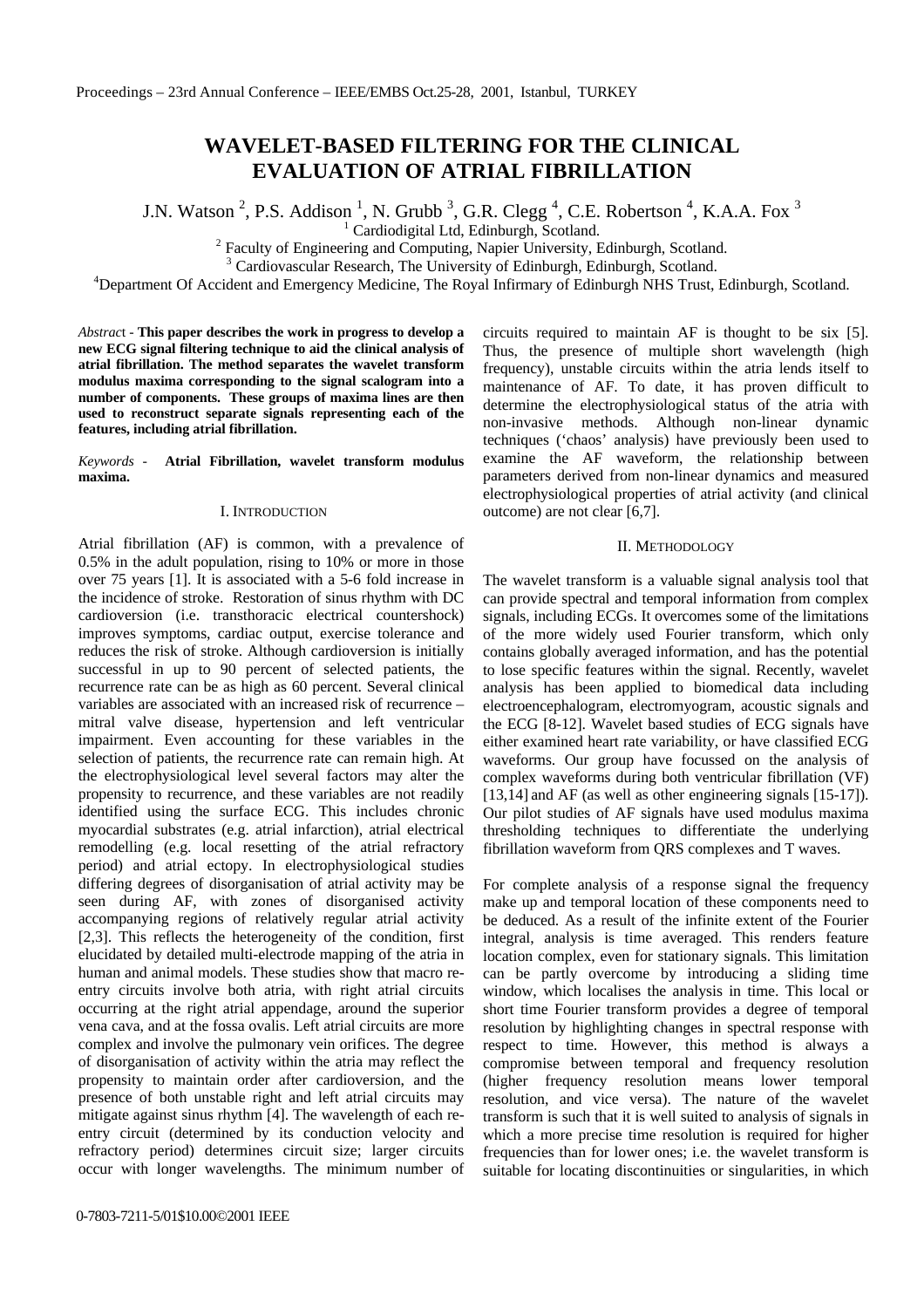| <b>Report Documentation Page</b>                                                                                                                                                                                                                                                                  |                           |                                                    |
|---------------------------------------------------------------------------------------------------------------------------------------------------------------------------------------------------------------------------------------------------------------------------------------------------|---------------------------|----------------------------------------------------|
| <b>Report Date</b><br>25OCT2001                                                                                                                                                                                                                                                                   | <b>Report Type</b><br>N/A | Dates Covered (from to)                            |
| <b>Title and Subtitle</b><br>Wavelet-Based Filtering for the Clinical Evaluation of Atrial<br>Fibrillation                                                                                                                                                                                        |                           | <b>Contract Number</b>                             |
|                                                                                                                                                                                                                                                                                                   |                           | <b>Grant Number</b>                                |
|                                                                                                                                                                                                                                                                                                   |                           | <b>Program Element Number</b>                      |
| Author(s)                                                                                                                                                                                                                                                                                         |                           | <b>Project Number</b>                              |
|                                                                                                                                                                                                                                                                                                   |                           | <b>Task Number</b>                                 |
|                                                                                                                                                                                                                                                                                                   |                           | <b>Work Unit Number</b>                            |
| Performing Organization Name(s) and Address(es)<br>Cardiodigital Ltd, Edinburgh, Scotland.                                                                                                                                                                                                        |                           | <b>Performing Organization Report Number</b>       |
| <b>Sponsoring/Monitoring Agency Name(s) and Address(es)</b><br>US Army Research, Development & Standardization Group<br>(UK) PSC 802 Box 15 FPO AE 09499-1500                                                                                                                                     |                           | <b>Sponsor/Monitor's Acronym(s)</b>                |
|                                                                                                                                                                                                                                                                                                   |                           | <b>Sponsor/Monitor's Report Number(s)</b>          |
| <b>Distribution/Availability Statement</b><br>Approved for public release, distribution unlimited                                                                                                                                                                                                 |                           |                                                    |
| <b>Supplementary Notes</b><br>Papers from the 23rd Annual International Conference of the IEEE Engineering in Medicine and Biology Society,<br>25-28 October 2001, held in Istanbul, Turkey. See also ADM001351 for entire conference on cd-rom., The original<br>document contains color images. |                           |                                                    |
| <b>Abstract</b>                                                                                                                                                                                                                                                                                   |                           |                                                    |
| <b>Subject Terms</b>                                                                                                                                                                                                                                                                              |                           |                                                    |
| <b>Report Classification</b><br>unclassified                                                                                                                                                                                                                                                      |                           | <b>Classification of this page</b><br>unclassified |
| <b>Classification of Abstract</b><br>unclassified                                                                                                                                                                                                                                                 |                           | <b>Limitation of Abstract</b><br>UU                |
| <b>Number of Pages</b><br>4                                                                                                                                                                                                                                                                       |                           |                                                    |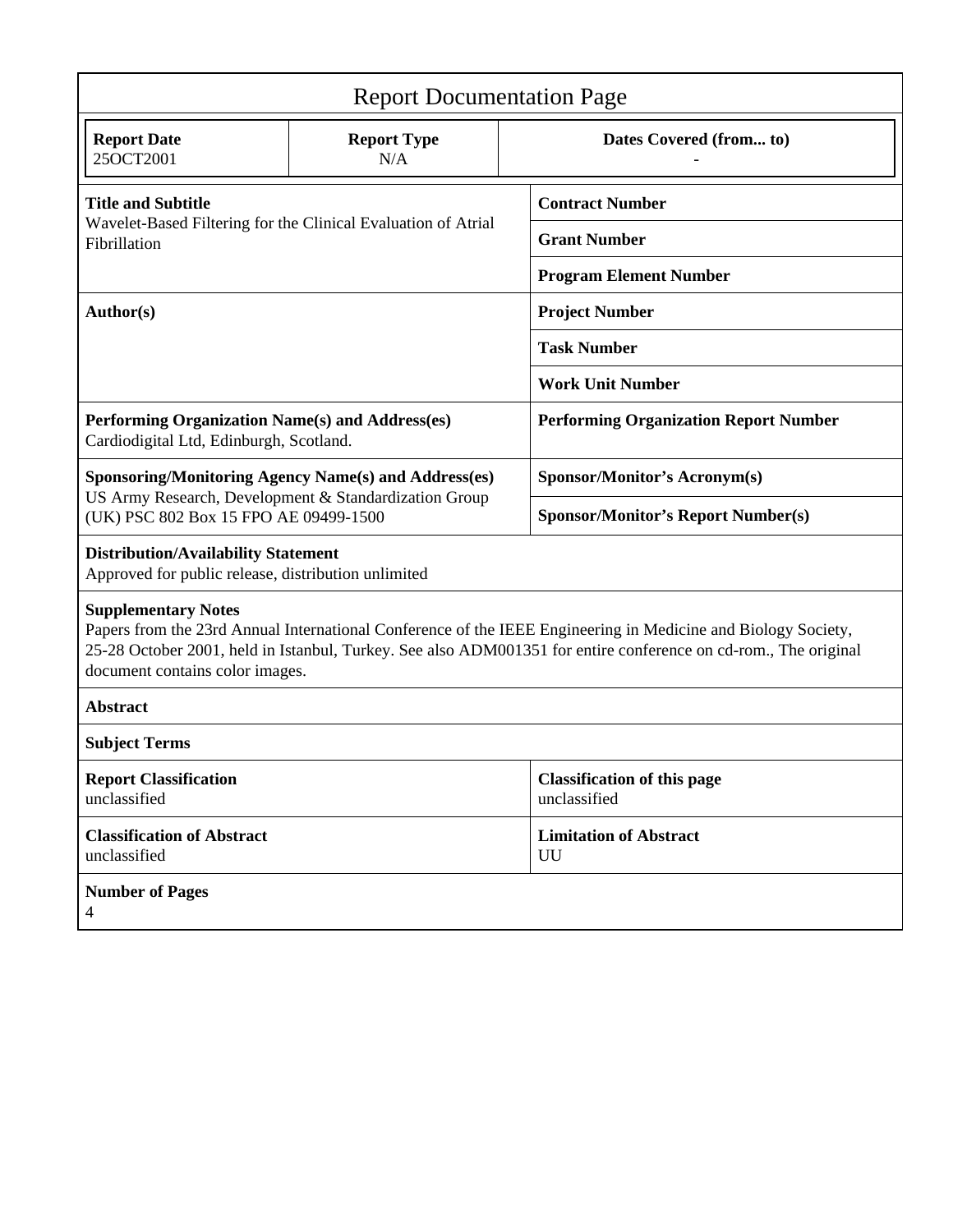high frequency components dominate. It effectively zooms in on the temporal signal when analysing higher frequencies, providing higher resolution where necessary. The wavelet transform of a continuous real-valued time signal, *f(t)*, with respect to the real valued wavelet function, *g*, is defined as

$$
T(a,b) = \frac{1}{\sqrt{a}} \int_{-\infty}^{\infty} y^{-s} \left( \frac{t-b}{a} \right) f(t) dt
$$
 (1) III. RESULTS [1]

where  $y^*((t-b)/a)$  is the complex conjugate of the analysing wavelet used in the convolution and, in this application,  $f(t)$  is the ECG signal exhibiting AF. The wavelet transform can therefore be thought of as the cross correlation of the analysed signal with a wavelet function that has been translated by a value *b* and dilated by a factor *a*. These values are often referred to as the location and dilation parameters respectively. The wavelet transform can be considered a 'mathematical microscope' where  $a^{-1}$  and  $b$  correspond to the magnification and location respectively.

Contemporary literature suggests two methods of wavelet analysis using either *discrete* or *continuous* transforms. The *discrete* wavelet transform necessitates the use of orthonormal wavelets, and dilation levels are set in the form of 'octaves' (integer powers of two). This provides a rapid method of signal decomposition, and guarantees energy conservation and exact signal reconstruction. However, the discrete transform is limited by loss of frequency resolution due to the incremental doubling of the level associated frequencies. Conversely, the *continuous* wavelet transform does provide high resolution. Thus, proper use of wavelet analysis demands identification of the correct wavelet and transform type for the given application. Our group have recently employed two types of wavelets for ECG signal analysis: the  $2<sup>nd</sup>$  derivative of a Gaussian function (the 'Mexican hat'), and the complex Morlet wavelet. The former has temporal compactness, useful for examining location specific features in the signal. The latter is more compact in the frequency domain and allows both amplitude and phase of the signal features to be probed simultaneously.

The *modulus maxima* technique allows salient information in the continuous wavelet transform scalogram to be represented in a compact form. This method reduces the topography of the scalogram surface to a series of ridges, reducing the data required to represent the signal. The modulus maxima obtained from a bandlimited signal, with a wavelet of finite compact support in the frequency domain, defines a complete and stable signal representation applicable to a wide range of signal types. Modulus maxima thresholding algorithms have been used in two recent studies that applied wavelet analysis to ECGs to determine heart rate variability. An algorithm has been developed by Li and colleagues to detect the characteristic points of ECG signals [18]. This algorithm can distinguish the QRS complex from P and T waves, noise, baseline drift and signal artifacts. Another group has described a wavelet-based QRS complex detector that utilises a modulus maxima algorithm to detect the exact location of the R-wave in time [19]. The methods simply use the maxima

to locate features in the signal. The technique we propose partitions the maxima lines into three groups: one corresponding to the AF fluctuations in the ECG, a second to the QRS complex and T wave, and a third to the underlying noise. These maxima can then be used to reconstruct a set of partitioned signals.

Figure 1 shows a 6.82 second segment of ECG exhibiting AF collected from a patient undergoing elective DC cardioversion at the Royal Infirmary of Edinburgh. Figure 2 contains the wavelet transform energy density plot (scalogram) corresponding to the signal of figure 1. The high energy spiking corresponding to both the QRS complexes and T waves are easily seen in the scalogram. Regions of signal where there is a long R-R interval are particularly amenable to the wavelet transform modulus maxima filtering method enabling it to pick out multiple AF oscillations. One of these regions is indicated by a black arrow in the scalogram plot. A horizontal band at 50Hz is also evident in the plot corresponding to mains interference of the signal (also indicated by a black arrow on the left hand of the plot). The plots in figure 3 contain the partitioned signals. The middle of these plots contains the partitioned AF signal. We can see that the partitioned AF signal contains no trace of either the QRS complex or T wave. However, the method at present removes all signal in the region of these two features. This leaves a large proportion of the filtered AF signal equal to zero.

Fourier and wavelet frequency spectral analysis has been performed of the AF partitioned signals (not shown). The Fourier spectra indicates a dominant spectral peak at around 6-7Hz. However, the intermittent nature of the AF signal causes a spectral broadening around this frequency in the Fourier domain. On the other hand, the wavelet spectra corresponding to the filtered AF trace are, by their nature, much smoother and exhibit peak spectral frequencies within the same region as the Fourier spectra (6-7Hz).



Fig. 1. 6.28 Second Segment of ECG Exhibiting AF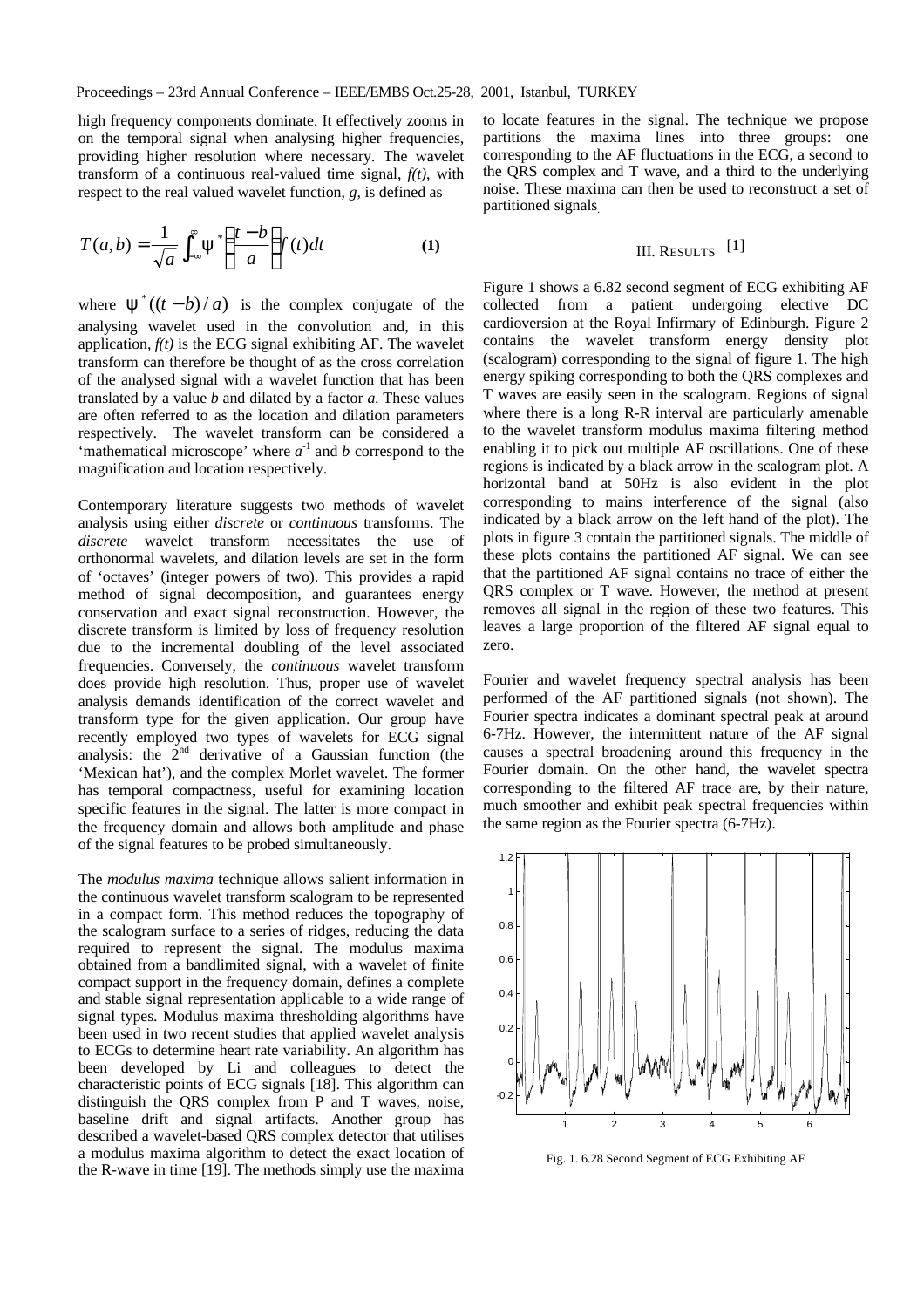

Fig. 2: Scalogram Corresponding to Signal in Figure 1. (The highest energies in correspond to white and the lowest energies to black in the grey scale plot.)



Fig. 3: Original ECG (Top) with AF filtered signal (Middle) and QRS / T filtered signal (Bottom)

### IV. DISCUSSION

AF is a common arrhythmia that is associated with significant morbidity. To date it has proven difficult to study complex atrial activity in real time using non-invasive methods, to identify electrophysiological properties that determine maintenance of AF. In the clinical setting cardioversion helps restore atrial electrical and mechanical function in a proportion of patients, but the long-term success of cardioversion is often disappointing. Patient selection can be improved by applying clinical and echocardiographic screening criteria, but further discrimination could be

afforded if the electrophysiological status of the atria could be assessed prior to treatment. It is probable that patients who exhibit least disorder of atrial depolarisation (or localised ordered activity) are more likely to remain in sinus rhythm.

## V. CONCLUSION

Our pilot data suggest that wavelet analysis may provide a useful non-invasive marker of atrial electrophysiological status. Work in progress aims to determine whether this new technique can aid selection of patients that are most likely to benefit from cardioversion. If the scalogram derived from wavelet analysis is shown to reflect the electrical status of the right atrium, providing information about the regularity and frequency of atrial re-entry circuits, then wavelet analysis may in future provide a useful non-invasive research tool for examining the effects of interventions (e.g. antiarrhythmic drugs) in patients with AF.

### **REFERENCES**

[1] M.J. Domanski, "The epidemiology of atrial fibrillation," *Coronary Artery Dis.,* vol. 6, p. 95, 1995.

[2] B.F. Hoffman and M.R. Rosen, "Cellular mechanisms for cardiac arrhythmias," *Circ. Res.,* vol. 49, pp. 1-15, 1981.

[3] M.A. Allessie, J. Brugada, L. Boersma, et al., "Mapping of atrial fibrillation in man," *New Trends Arrhyth.,* vol. 6, pp787-790, 1990.

[4] J.L. Cox, T.E. Canavan, R.B. Schuessler, et al., "The surgical treatment of atrial fibrillation. II: Intra-operative electrophysiological mapping and description of the electrophysiological basis of atrial flutter and atrial fibrillation," *J. Thorac. Cardiovasc. Surg.,* vol. 101, pp.406- 426, 1991.

[5] M.A. Allessie, W.E.J.P. Lammers, F.I.M. Bonke, J. Hollen, "Experimental evaluation of Moe's multiple wavelet hypothesis of atrial fibrillation," In: Zipes DP, Jalife J, eds. *Cardiac Electrophysiology and Arrhythmias,* Orlando, Fla.: Grune and Stratton, pp. 265-276, 1985:.

[6] B.P. Hoekstra, C.G. Diks, M.A. Allessie and J. DeGoede, " Nonlinear analysis of epicardial atrial electrograms of electrically induced atrial fibrillation in man," *J Cardiovasc. Electrophysiol.,* vol. 6, pp. 419-40, 1995.

[7] H.J. Sih, D.P. Zipes, E.J. Berbari and J.E. Olgin, "A hightemporal resolution algorithm for quantifying organization during atrial fibrillation," *IEEE Trans. Biomed. Eng.,* vol. 46, pp. 440-50, 1999.

[8] J.S. Sahambi, S.N. Tandon and R.K.P. Bhatt, "Using wavelet transforms for ECG characterisation," *IEEE Engineering in Medicine and Technology,* Jan./Feb issue, pp. 77-83, 1997.

[9] C. Li, C. Zheng and C. Tai, " Detection of ECG characteristic points using wavelet transforms," *IEEE Trans Biomedical Engineering,* vol. 42, pp.21-28, 1995.

[10] P.C. Ivanov, M.G. Rosenblum, C.-K. Peng et al, "Scaling behaviour of heartbeat intervals obtained by wavelet-based time-series analysis," *Nature*, vol. 383, pp. 323-327, 1996.